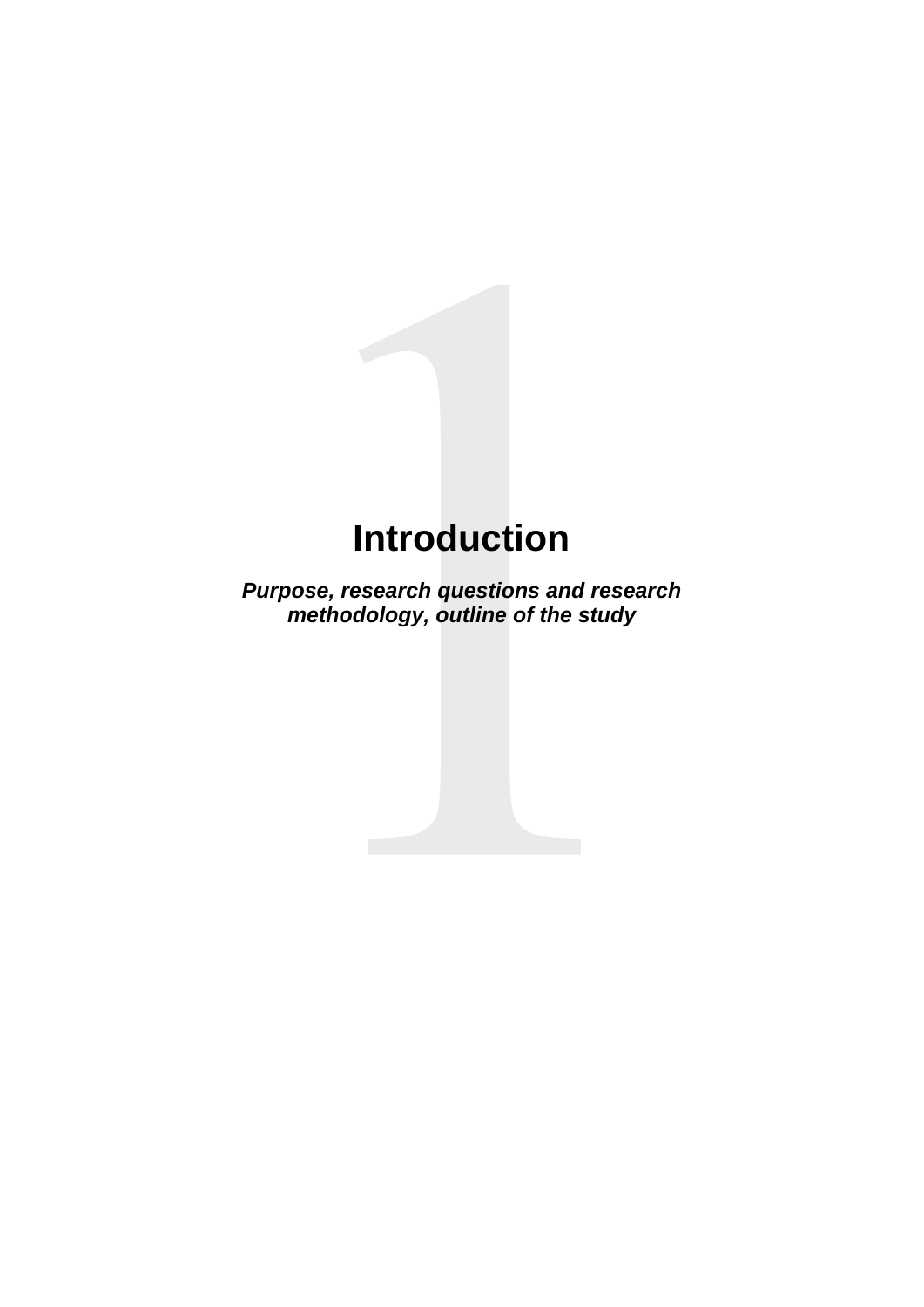# **Table of Contents**

| 1              |       |                                                      |    |  |  |
|----------------|-------|------------------------------------------------------|----|--|--|
| $\overline{2}$ |       |                                                      |    |  |  |
|                | 2.1   | Perspective of the firm strategist.                  | 6  |  |  |
|                | 2.2   | Perspective of the government policy maker           | 6  |  |  |
|                | 2.2.1 | Telecom reform                                       | 7  |  |  |
|                | 2.2.2 | Lisbon Agenda                                        | 8  |  |  |
|                | 2.3   | Industry development and the 'development path'      | 8  |  |  |
|                | 2.4   | Summary                                              | 10 |  |  |
| 3              | 11    |                                                      |    |  |  |
|                | 3.1   | Linking the 'bubble to the path'                     | 12 |  |  |
|                | 3.2   | Scope and focus of the project                       | 13 |  |  |
|                | 3.3   | Positioning of the project                           | 14 |  |  |
| 4              |       |                                                      |    |  |  |
|                | 4.1   | Similarities in and differences between the physical |    |  |  |
|                |       | and social sciences                                  | 15 |  |  |
|                | 4.2   | Transcendental realism as alternative to empirical   |    |  |  |
|                |       | realism                                              | 17 |  |  |
|                | 4.3   | Critical realism and economics                       | 18 |  |  |
|                | 4.4   | Research methodology                                 | 19 |  |  |
|                | 4.5   | Critical realism and policy                          | 22 |  |  |
|                | 4.6   | Critical realism and forecasting                     | 23 |  |  |
| 5              |       |                                                      |    |  |  |
| 6              |       |                                                      |    |  |  |
| 7              |       |                                                      |    |  |  |
| 8              |       | .29                                                  |    |  |  |

2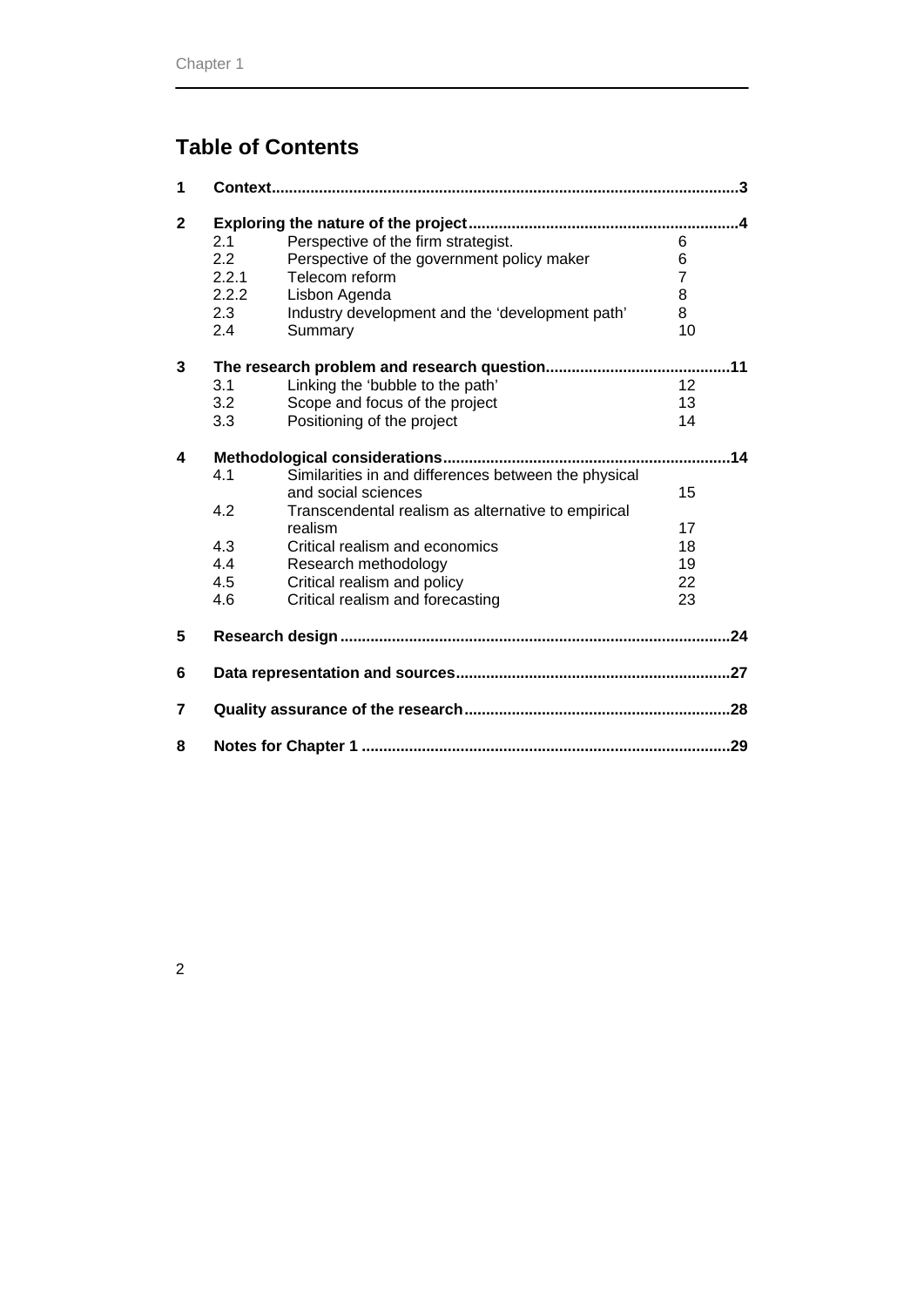#### "*Every cloud has a silver lining."*

## **1 Context**

In the period 1950-1970 the developments in the telecom sector are best characterized by the terms: stable, steady and predictable. In terms of change this was truly *evolutionary.* However, a new period started in the '80-ties: a period of revolutionary change. Initiated by de-regulation in the '70-ties<sup>1</sup>, the introduction of new technologies, such as cellular and fiber optic communications, and fuelled by the widespread use of the Internet an e-world was emerging that seemed unprecedented in terms of growth. The growth attracted many and big money was flowing into the ICT sector. New e-world "click & order"- companies quickly surpassed the old-world "bricks & mortar" - companies in share value. Many new businesses were started through fresh inflow of venture capital. Wave after wave of new telecom operators emerged to challenge the *status quo* of the incumbents. Investments in the industry soured. Being a player in the future of the mobile eworld became a must. Auctions for 3G radio spectrum became huge cash generators for national governments.

Until the wisdom behind these huge valuations became questioned; when Return on Investment was re-visited and Return on Vision became out of vogue, the boom period came to an end. In April 2000 the Internet bubble collapsed, having started in  $1995.<sup>2</sup>$ 

To adjust company operations to the new realities of the market over 485,000 jobs have been eliminated or announced to be eliminated in the telecommunications industry for the period July 2000 until February 2002 (Financial Times, 2002).<sup>3</sup> Measured from 2000 until 2002, 94 telecommunications companies defaulted (OECD, 2003 p16), including big first-wave new entrants such as Global Crossing and established firms such as WorldCom, the single largest default at approx. US\$ 31.8 billion. And the impact has not remained restricted to the telecom and internet sector. As major institutional investors, such as mutual funds and pension funds, have participated in the bubble, the fall-out is affecting the public at large.<sup>4</sup>

From the perspective of a free market economist, bubbles are to be considered as natural market phenomena, and the crash is expected to provide for the necessary correction on the excesses that were part of the boom period. Hence, the recovery should run its course without intervention.

However, recognizing the special features of telecommunications as a network infrastructure, a *laissez-faire* attitude may not be the most desirable policy to be pursued. Consider in this respect the high expectations that surrounded the recent liberalization of the telecom sector. Politicians may perceive the current state of affairs in the sector as a 'market failure' and may be inclined to intervene, as has been the case in other liberalized infrastructure industries.<sup>5</sup> Furthermore, European government leaders agreed to a long-term goal of establishing the EU as a leading region in the global Information Society.<sup>6</sup> The related Action Plan calls for the formulation and implementation of national policies that aim at the realization of an ubiquitous broadband infrastructure with access for all European citizens. The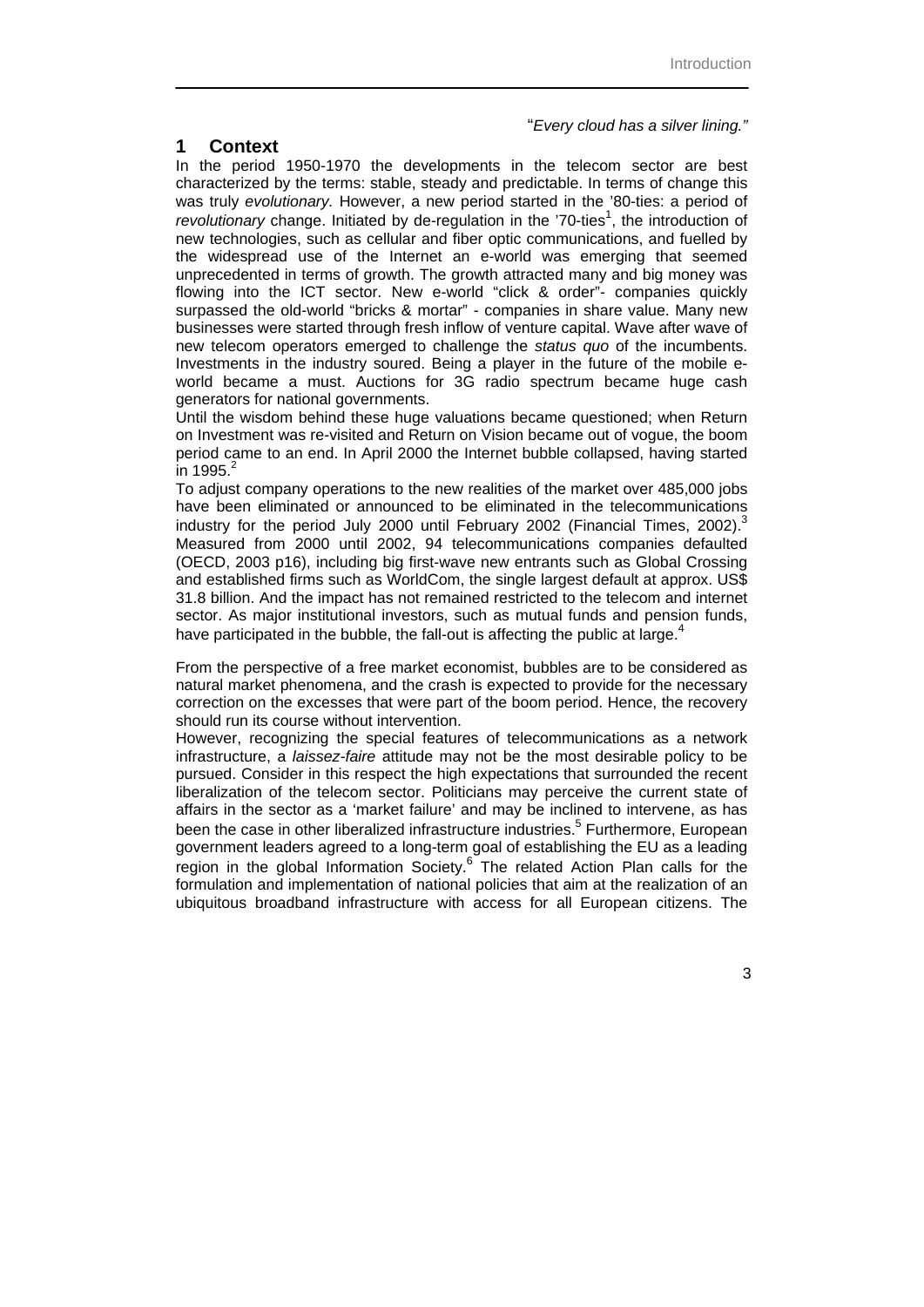realization of this Plan may be frustrated by the recessive period that followed the crash.

Therefore examining and assessing the impact of the Internet bubble on the development path of the telecom sector and exploring the implications for the aftermath is expected to provide valuable insights for policy makers and strategists participating in the sector.<sup>7</sup> That is the 'external' aim of this research project. The 'internal' or scientific aim is to contribute to the understanding of sector development, the phenomenon of bubbles and the long wave in economic development.<sup>8</sup>

For the purpose of this project the telecom sector is defined as the collective of establishments concerned with: telecom equipment, including the related software and services, telecom (network) operations and telecom services provisioning. A reference to the Internet implies the infrastructure, consisting of transmission paths, access equipment and routers, that connect all types of computers and appliances, and that use the Internet Protocol (IP) for the purpose of information exchange. It implies the application of the world-wide-web (the Web), the associated hypertext mark-up language (html), the browsers and search engines, as well as the associated cultural aspects such as 'always online'.

## **2 Exploring the nature of the project**

As a first order of approximation explaining the impact of the Internet bubble on the development path of the telecom sector can be considered as "a bubble superimposed on an otherwise normal course of development". This would suggest a focus of the research project on the bubble phenomenon, assuming the 'normal' course of development being commonly understood. However, this approach defies reality.

Firstly, the bubble coincided with a process of major change in the institutional environment: the process of liberalization of the telecom services sector, and in particular the privatization of the incumbent telecom operators in Europe.<sup>9</sup> The process of privatization changed the 'rules of the game' for the managers in the firms affected. They became subject to the expectations of the 'stock market' and were rewarded accordingly. Moreover, the opening up of the local access through the Telecom Law of 1996 in the US $^{10}$  and EU Council Directives of 1996, aiming at full competition by January 1998<sup>11</sup>, significantly lowered the entry barriers to the sector and this resulted during the boom period in many new operators entering the market.

Secondly, advances in telecom technology have caused and are causing major shifts in the industry, from fixed to mobile, from circuit switching to packet switching, and from copper to fiber. Moreover, in the mobile sector handsets became subject to fashion and evolved to life-style products, further increasing the rate of innovation. These regime changes or paradigm shifts have a significant affect on the prevailing business models in the industry.

Thirdly, the bubble is not necessarily an isolated phenomenon, but can be considered part of a broader process of change. The nature of the telecom industry